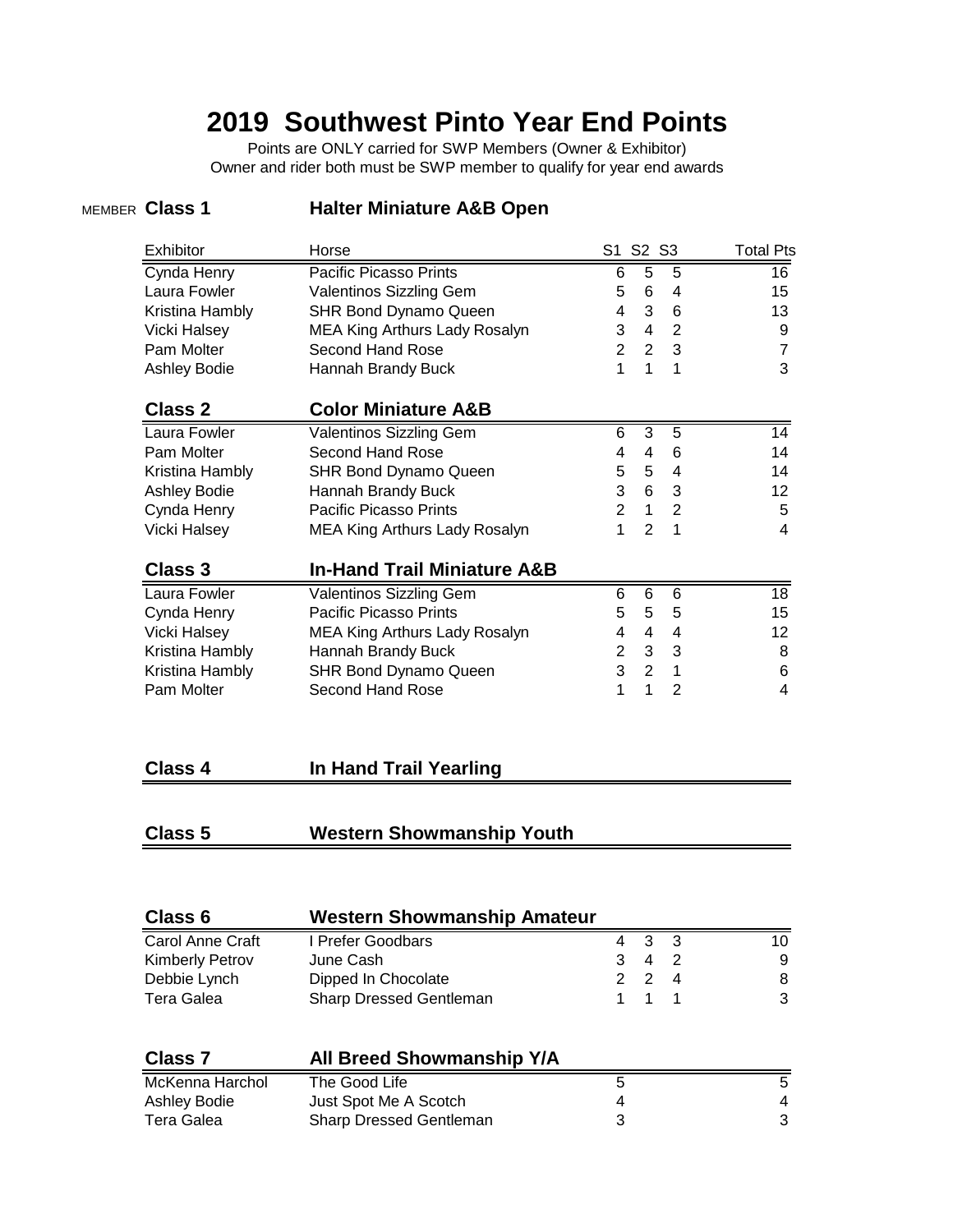| Debbie Lynch   | Dipped In Chocolate    |  |
|----------------|------------------------|--|
| Paula Everhart | <b>Blue Sky Review</b> |  |

#### **Class 8 Halter Youth**

| Class 9          | <b>Halter Amateur</b>          |                                             |    |
|------------------|--------------------------------|---------------------------------------------|----|
| Debbie Lynch     | Dipped In Chocolate            | 3 3 3                                       |    |
| Carol Anne Craft | I Prefer Goodbars              | $\begin{array}{cccc} 1 & 2 & 2 \end{array}$ | -5 |
| Tera Galea       | <b>Sharp Dressed Gentleman</b> | 2 1 1                                       | 4  |

| 6 |
|---|
| 5 |
| 4 |
| 3 |
| 2 |
| 1 |
|   |

## **Class 11 Halter Yearlings**

| Class 12         | Halter Stock Type, All ages, All Sexes, Open |     |             |      |    |
|------------------|----------------------------------------------|-----|-------------|------|----|
| Laura Thorton    | This Is Valentino                            |     | 5 5         | $-5$ | 15 |
| Debbie Lynch     | Dipped in Chocolate                          | 4 3 |             | -4   | 11 |
| Kathy Bast       | June Cash                                    |     | 2 4 3       |      | 9  |
| Carol Anne Craft | I Prefer Goodbars                            |     | 1 2 2       |      | -5 |
| Tera Galea       | Sharp Dressed Gentleman                      |     | $3 \t1 \t1$ |      | -5 |

| Class 13        | Halter Hunter Type, All Ages, All Sexes, Open |       |   |
|-----------------|-----------------------------------------------|-------|---|
| Victoria Castle | Salient                                       | 2 1 2 | 5 |
| Mikey Harchol   | The Good Life                                 | 1 2 1 | 4 |

| Class 14                | <b>Tobiano Color, Open</b> |                |             |    |    |
|-------------------------|----------------------------|----------------|-------------|----|----|
| <b>Kimberly Petrov</b>  | June Cash                  |                | 6 7 6       |    | 19 |
| Laura Thorton           | Battcha Gonna Love Her     |                | 7 5 7       |    | 19 |
| Tera Galea              | Sharp Dressed Gentleman    |                | 5 6 5       |    | 16 |
| <b>Carol Anne Craft</b> | I Prefer Goodbars          | $\overline{2}$ | 4           | -4 | 10 |
| Victoria Castle         | Salient                    |                | $3 \t2 \t3$ |    | 8  |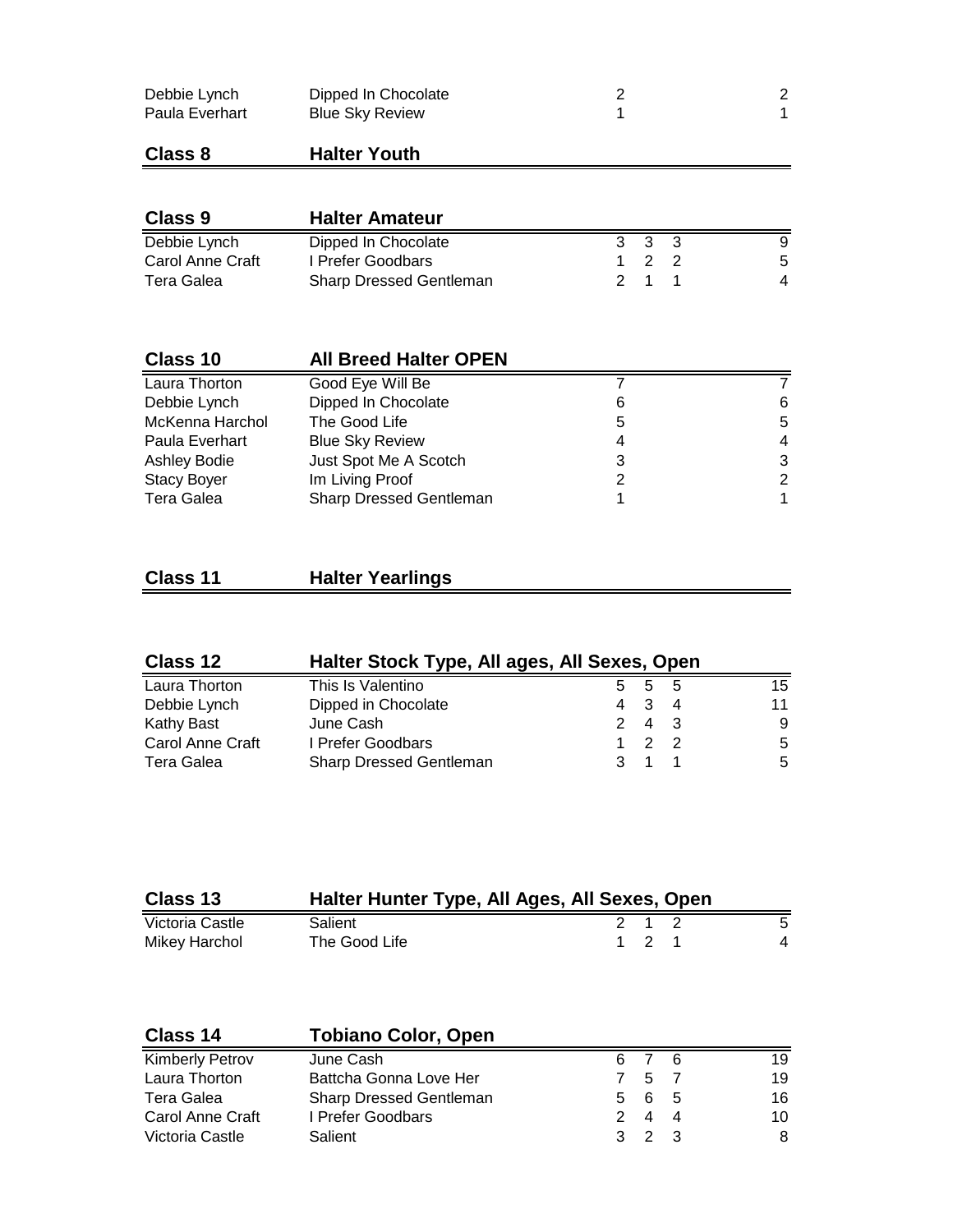| Christine Manzella<br>Debbie Lynch | <b>Hes Guaranteed</b><br>Dipped In Chocolate | 1 3 2<br>4 1 1 | 6.<br>6. |
|------------------------------------|----------------------------------------------|----------------|----------|
| Class 15                           | <b>Overo Color, Open</b>                     |                |          |
| Laura Thorton                      | This Is Valentino                            | 1 1 1          | 2        |

## **Class 16 Yearling Lounge Line**

| Class 17            | <b>English Showmanship All Breed Y/A</b> |   |   |
|---------------------|------------------------------------------|---|---|
| <b>Ashley Bodie</b> | Just Spot Me A Scotch                    |   | 6 |
| Tera Galea          | Sharp Dressed Gentleman                  | 5 | 5 |
| McKenna Harchol     | The Good Life                            |   | 4 |
| Victoria Castle     | Salient                                  |   | 3 |
| Paula Everhart      | <b>Blue Sky Review</b>                   |   | 2 |
| <b>Stacy Boyer</b>  | Im Living Proof                          |   |   |

| Class 18<br><b>English Showmanship YOUTH</b> |  |
|----------------------------------------------|--|
|----------------------------------------------|--|

| Class 19               | <b>English Showmanship Amateur</b> |  |       |  |   |
|------------------------|------------------------------------|--|-------|--|---|
| <b>Kimberly Petrov</b> | June Cash                          |  | 222   |  |   |
| Tera Galea             | <b>Sharp Dressed Gentleman</b>     |  | 1 1 1 |  | 3 |

| Class 20        | <b>Miniature Pleasure Driving A&amp;B- Open</b> |  |                          |    |    |
|-----------------|-------------------------------------------------|--|--------------------------|----|----|
| Laura Fowler    | <b>Valentinos Sizzling Gem</b>                  |  | -5                       | 4  | 14 |
| Carlynne Allbee | MEA King Arthurs Lady Rosalyn                   |  | 4 3                      | -5 | 12 |
| Pam Molter      | Second Hand Rose                                |  | $\overline{\mathcal{A}}$ |    | 7  |
| Vicki Halsey    | <b>SHR Bond Dynamo Queen</b>                    |  | 2 2 3                    |    | 7  |
| Ashley Bodie    | Hannah Brandy Buck                              |  |                          |    | 5  |

| Class 21            | Mini Driving Discipline Rail A&B, Open |  |            |  |    |
|---------------------|----------------------------------------|--|------------|--|----|
| Laura Fowler        | Valentinos Sizzling Gem                |  | 4 5 5      |  | 14 |
| Vicki Halsey        | <b>SHR Bond Dynamo Queen</b>           |  | 5 3 3      |  | 11 |
| Carlynne Allbee     | MEA King Arthurs Lady Rosalyn          |  | $4\quad 4$ |  | 11 |
| <b>Ashley Bodie</b> | Hannah Brandy Buck                     |  | 2 2 2      |  | 6. |
| Pam Molter          | Second Hand Rose                       |  |            |  | 3  |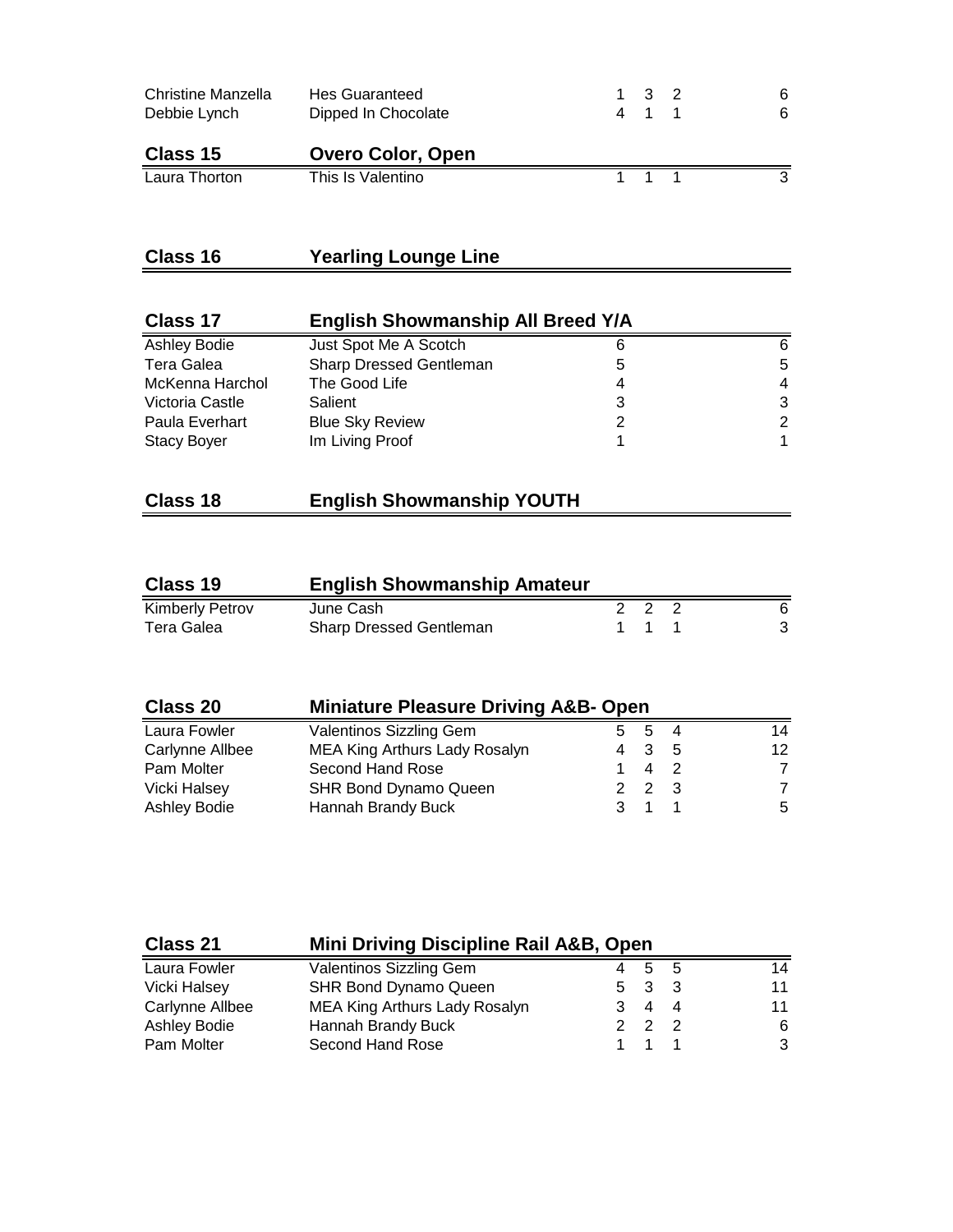| Class 22     | Mini Ideal Driving A&B, Open |       |    |
|--------------|------------------------------|-------|----|
| Laura Fowler | Valentinos Sizzling Gem      | 2 5 5 | 12 |
| Pam Molter   | Second Hand Rose             | 542   | 11 |

| Carlynne Allbee | MEA King Arthurs Lady Rosalyn | 3 2 4 |       |  |
|-----------------|-------------------------------|-------|-------|--|
| Vicki Halsev    | SHR Bond Dynamo Queen         |       | 1 3 3 |  |
| Ashley Bodie    | Hannah Brandy Buck            |       | 4 1 1 |  |

## **Class 23 English Equitation Youth**

| Class 24                              | <b>English Equitation Amateur</b>                |                                                    |                                  |
|---------------------------------------|--------------------------------------------------|----------------------------------------------------|----------------------------------|
| Tera Galea                            | Sharp Dressed Gentleman                          | 1<br>1<br>$\mathbf 1$                              | 3                                |
| Class 25                              | All Breed English Eq W/T Y/A                     |                                                    |                                  |
| <b>Stacey Boyer</b><br>Paula Everhart | Im Living Proof<br><b>Blue Sky Review</b>        | $\overline{2}$<br>$\overline{1}$                   | $\overline{2}$<br>$\overline{1}$ |
|                                       |                                                  |                                                    |                                  |
| Class 26                              | <b>All Breed English Eq Y/A</b>                  |                                                    |                                  |
| <b>McKenna Harchol</b>                | The Good Life                                    | 3                                                  | 3                                |
| Ashley Bodie                          | Just Spot Me A Scotch                            | $\overline{\mathbf{c}}$                            | $\overline{\mathbf{c}}$          |
| <b>Tera Galea</b>                     | Sharp Dressed Gentleman                          | 1                                                  | 1                                |
| <b>Class 27</b>                       | <b>English Pleasure Jr Horse</b>                 |                                                    |                                  |
| Kimberly Petrov                       | June Cash                                        | $\overline{1}$<br>$\overline{1}$<br>$\overline{1}$ | $\overline{3}$                   |
| <b>Class 28</b>                       | <b>English Pleasure Youth</b>                    |                                                    |                                  |
|                                       |                                                  |                                                    |                                  |
| Class 29                              | <b>English Pleasure Amateur</b>                  |                                                    |                                  |
| <b>Tera Galea</b>                     | <b>Sharp Dressed Gentleman</b>                   | 1<br>1<br>1                                        | $\overline{3}$                   |
| Class 30                              | All Breed English Pleasure W/T Y/A               |                                                    |                                  |
| <b>Stacey Boyer</b>                   | Im Living Proof                                  | 2                                                  | $\overline{2}$                   |
| Paula Everhart                        | <b>Blue Sky Review</b>                           | 1                                                  | $\mathbf{1}$                     |
| <b>Class 31</b>                       | All Breed English Pleasure Youth/Amateur         |                                                    |                                  |
| <b>Victoria Castle</b>                | Salient                                          | 4                                                  | 4                                |
| McKenna Harchol                       | The Good Life                                    | 3                                                  | 3                                |
| Ashley Bodie                          | Just Spot Me A Scotch                            | 2                                                  | $\overline{c}$                   |
| Tera Galea                            | Sharp Dressed Gentleman                          | 1                                                  | 1                                |
| Class 32                              | All Breed English Country Pleasure Youth/Amateur |                                                    |                                  |
| McKenna Harchol                       | The Good Life                                    | 5                                                  | $\overline{5}$                   |
| Victoria Castle                       | Salient                                          | 4                                                  | 4                                |
| Paula Everhart                        | <b>Blue Sky Review</b>                           | 3                                                  | 3                                |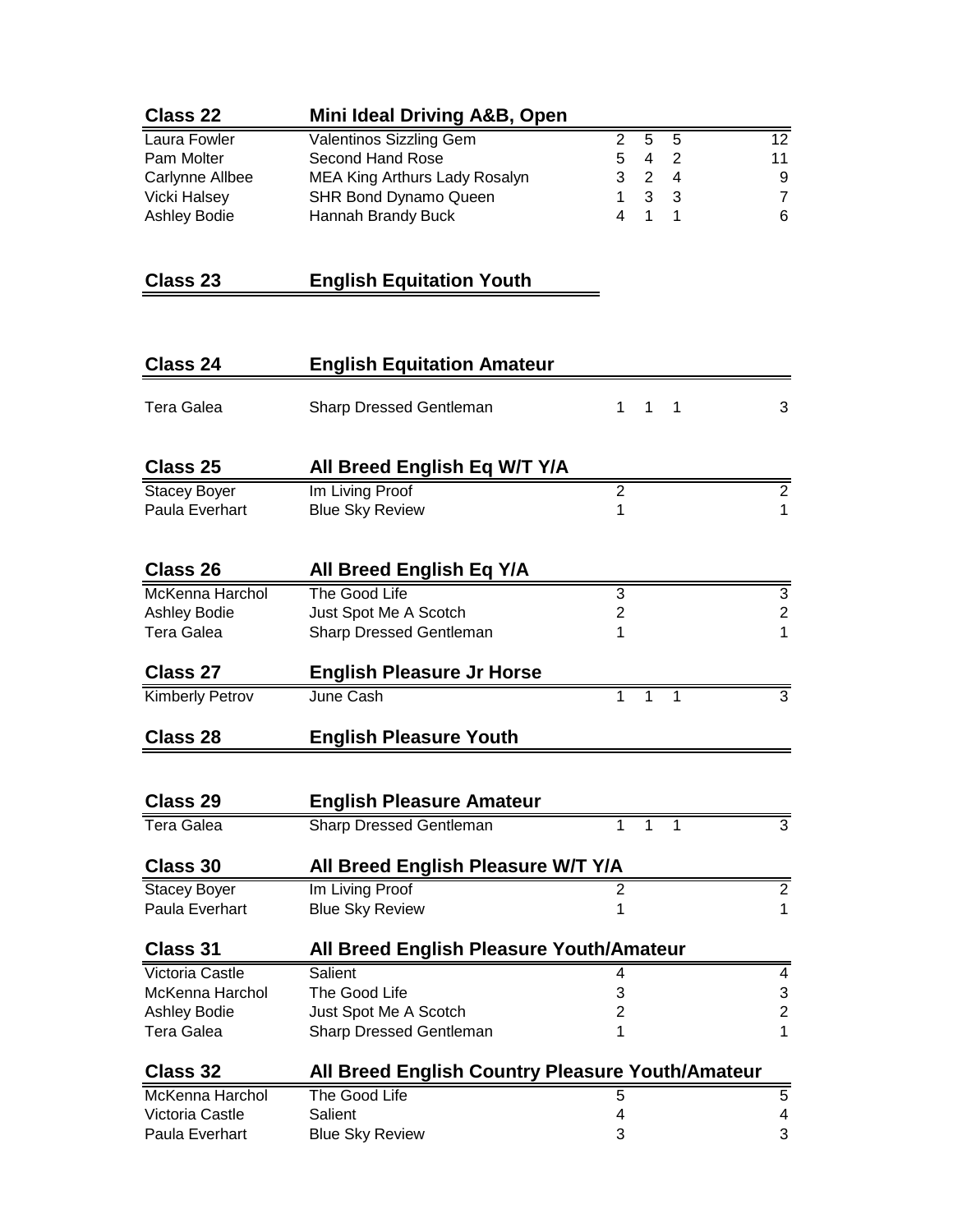| Ashley Bodie<br><b>Tera Galea</b>    | Just Spot Me A Scotch<br>Sharp Dressed Gentleman | $\overline{c}$<br>1 |                                |                     | $\boldsymbol{2}$<br>$\mathbf{1}$ |
|--------------------------------------|--------------------------------------------------|---------------------|--------------------------------|---------------------|----------------------------------|
| <b>Class 33</b>                      | <b>English Pleasure Senior Horse, Open</b>       |                     |                                |                     |                                  |
| <b>Victoria Castle</b>               | Salient                                          | 1                   | 1                              | 1                   | $\overline{3}$                   |
| Class 34                             | Hunter Under Saddle, Open                        |                     |                                |                     |                                  |
| Victoria Castle<br><b>Tera Galea</b> | Salient<br>Sharp Dressed Gentleman               | $\overline{2}$<br>1 | $\overline{2}$<br>$\mathbf{1}$ | $\overline{2}$<br>1 | 6<br>3                           |
| Class 35                             | <b>All Breed English Pleasure OPEN</b>           |                     |                                |                     |                                  |
| <b>Mikey Harchol</b>                 | The Good Life                                    | $\overline{c}$      |                                |                     | $\overline{2}$                   |
| <b>Tera Galea</b>                    | Sharp Dressed Gentleman                          | 1                   |                                |                     | $\mathbf{1}$                     |
| Class 36                             | <b>All Breed English Country Pleasure OPEN</b>   |                     |                                |                     |                                  |
| Victoria Castle                      | Salient                                          | 3                   |                                |                     | 3                                |
| <b>Mikey Harchol</b>                 | The Good Life                                    | $\overline{2}$      |                                |                     | $\overline{2}$                   |
| <b>Tera Galea</b>                    | Sharp Dressed Gentleman                          | 1                   |                                |                     | $\mathbf{1}$                     |
| <b>Class 37</b>                      | <b>English Pleasure Discipline Rail, Open</b>    |                     |                                |                     |                                  |
| <b>Mikey Harchol</b>                 | The Good Life                                    | 2                   | 2                              | $\overline{2}$      | 6                                |
| Victoria Castle                      | Salient                                          | 1                   | $\mathbf{1}$                   | 1                   | 3                                |
| <b>Class 38</b>                      | <b>English Pleasure Ideal Horse, Open</b>        |                     |                                |                     |                                  |
| <b>Victoria Castle</b>               | Salient                                          | 3                   | $\overline{4}$                 | $\overline{4}$      | 11                               |
| Kimberly Petrov                      | June Cash                                        | 4                   | 3                              | 3                   | 10                               |
| <b>Tera Galea</b>                    | Sharp Dressed Gentleman                          | $\overline{2}$      | $\overline{2}$                 | $\overline{c}$      | $\,6$                            |
| <b>Christine Manzella</b>            | <b>Hes Guaranteed</b>                            | 1                   | $\mathbf{1}$                   | 1                   | 3                                |
|                                      |                                                  |                     |                                |                     |                                  |
|                                      |                                                  |                     |                                |                     |                                  |

## **Class 41 Trail Horse- Youth**

| <b>Class 42</b>    | <b>Trail Horse-Amateur</b> |       |  |
|--------------------|----------------------------|-------|--|
| Christine Manzella | Hes Guaranteed             | 1 1 1 |  |

#### **Class 43 Trail Horse- Junior Horse**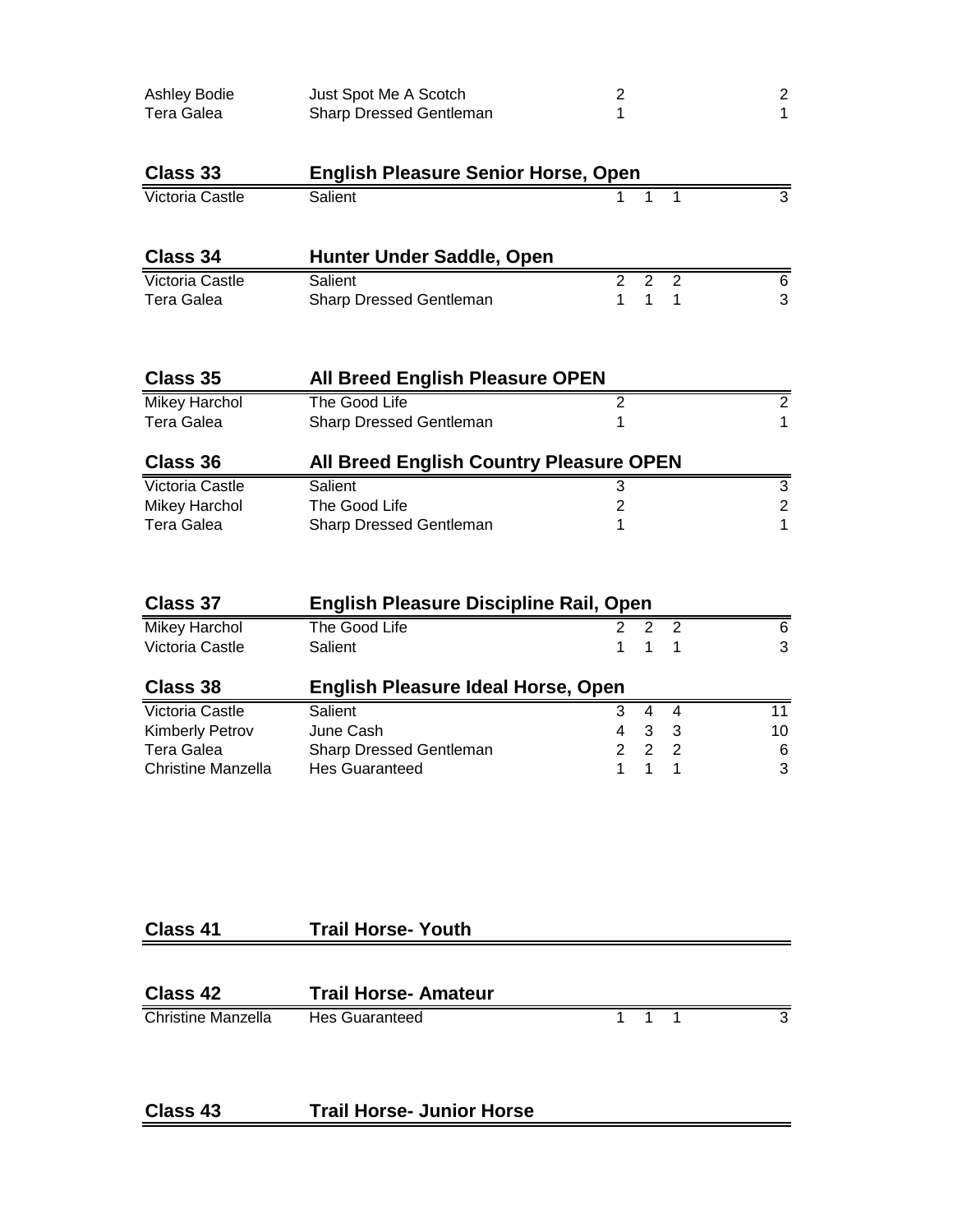| Laura Thorton             | Battcha Gonna Love Her              | 2                              | 2                              | 1              | 5              |
|---------------------------|-------------------------------------|--------------------------------|--------------------------------|----------------|----------------|
| <b>Kathy Bast</b>         | June Cash                           | 1                              | $\mathbf{1}$                   | 2              | $\overline{4}$ |
| Class 44                  | <b>Trail Horse, Senior Horse</b>    |                                |                                |                |                |
| <b>Christine Manzella</b> | <b>Hes Guaranteed</b>               | $\overline{c}$                 | $\overline{2}$                 | 2              | 6              |
| Laura Thorton             | This Is Valentino                   | 1                              | $\mathbf{1}$                   | 1              | 3              |
| Class 45                  | All Breed Trail W/J Y/A             |                                |                                |                |                |
|                           |                                     |                                |                                |                |                |
| Class 46                  | <b>All Breed Trail Y/A</b>          |                                |                                |                |                |
|                           |                                     |                                |                                |                |                |
| Class 47                  | <b>All Breed Trail OPEN</b>         |                                |                                |                |                |
|                           |                                     |                                |                                |                |                |
|                           |                                     |                                |                                |                |                |
| Class 48                  | Parade Horse, Open                  |                                |                                |                |                |
| Carol Ann Craft           | I Prefer Goodbars                   | $\overline{2}$<br>$\mathbf{1}$ | $\overline{2}$<br>$\mathbf{1}$ | $\overline{2}$ | 6              |
| Laura Thorton             | This Is Valentino                   |                                |                                | 1              | 3              |
| Class 49                  | Western Pleasure Jr Horse           |                                |                                |                |                |
| <b>Lathy Bast</b>         | June Cash                           | $\overline{2}$                 | 1                              | $\overline{2}$ | $\overline{5}$ |
| Laura Thorton             | Battcha Gonna Love Her              | 1                              | $\overline{2}$                 | 1              | 4              |
| <b>Class 50</b>           | <b>Western Horsemanship Youth</b>   |                                |                                |                |                |
|                           |                                     |                                |                                |                |                |
| Class 51                  | <b>Western Horsemanship Amateur</b> |                                |                                |                |                |
| Carol Anne Craft          | I Prefer Goodbars                   | $\overline{2}$                 | $\overline{2}$                 | $\overline{2}$ | 6              |
| Tera Galea                | <b>Sharp Dressed Gentleman</b>      | 1                              | 1                              | 1              | 3              |
|                           |                                     |                                |                                |                |                |
| Class 52                  | All Breed Horsemanship W/J Y/A      |                                |                                |                |                |
| Paula Everhart            | <b>Blue Sky Review</b>              | 1                              |                                |                |                |
| Class 53                  | All Breed Horsemanship Y/A          |                                |                                |                |                |
| McKenna Harchol           | The Good Life                       | 3                              |                                |                | 3              |
| Ashley Bodie              | Just Spot Me A Scotch               | 2                              |                                |                | $\sqrt{2}$     |
| <b>Tera Galea</b>         | Sharp Dressed Gentleman             | 1                              |                                |                | 1              |
| <b>Class 54</b>           | <b>Western Pleasure Youth</b>       |                                |                                |                |                |
|                           |                                     |                                |                                |                |                |
| <b>Class 55</b>           | <b>Western Pleasure Amateur</b>     |                                |                                |                |                |
| <b>Tera Galea</b>         | Sharp Dressed Gentleman             | $\overline{2}$                 | 3                              | 3              | 8              |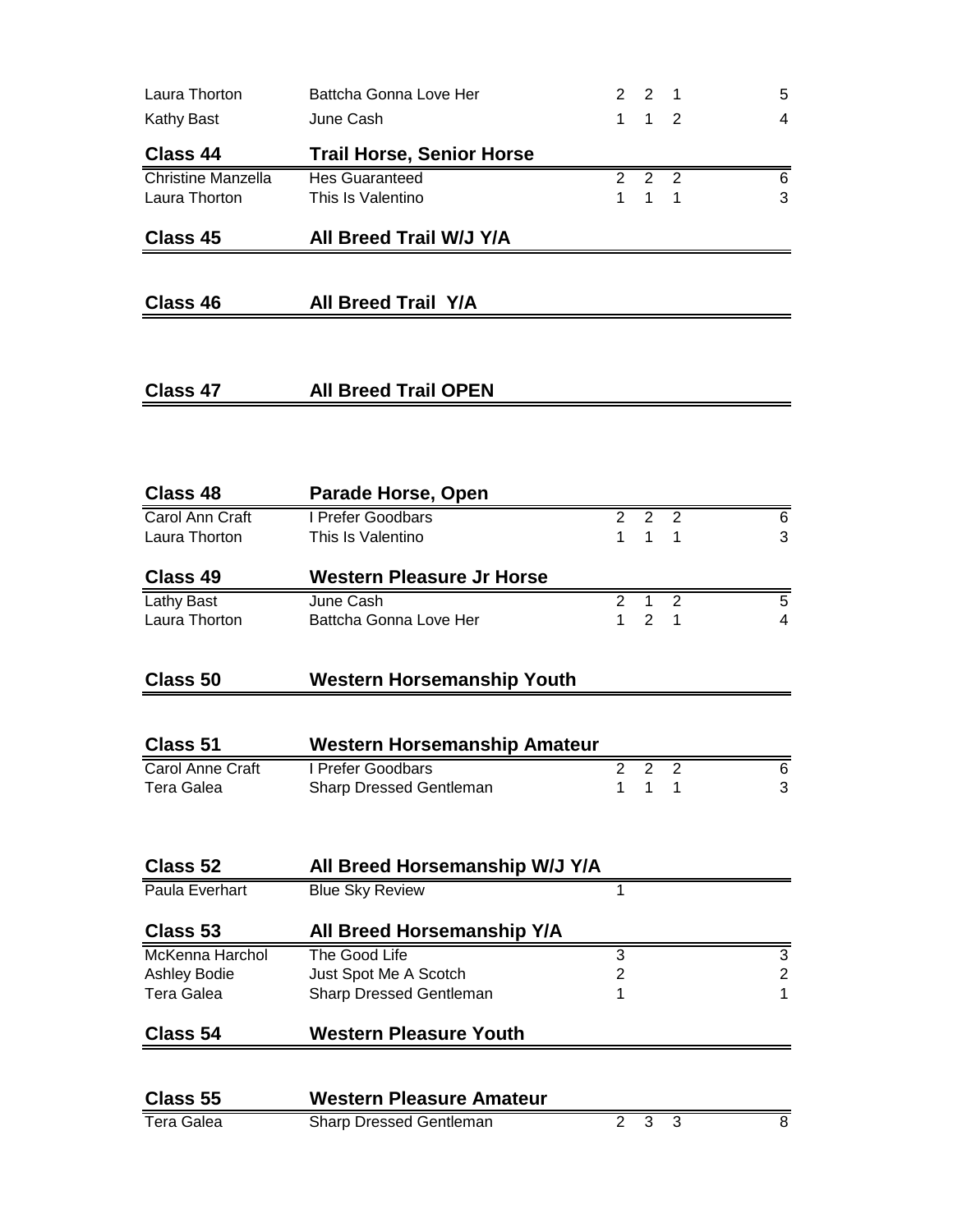| Christine Manzella | Hes Guaranteed    | 1 2 2 |    |
|--------------------|-------------------|-------|----|
| Carol Anne Craft   | I Prefer Goodbars | 3 1 1 | 5. |

| Class 56       | All Breed Western Pleasure W/J Y/A |  |  |
|----------------|------------------------------------|--|--|
| Debbie Lynch   | Dipped In Chocolate                |  |  |
| Paula Everhart | <b>Blue Sky Review</b>             |  |  |

| Class 57        | All Breed Horsemanship Y/A     |               |
|-----------------|--------------------------------|---------------|
| Tera Galea      | <b>Sharp Dressed Gentleman</b> |               |
| McKenna Harchol | The Good Life                  | $\mathcal{P}$ |
| Ashley Bodie    | Just Spot Me A Scotch          |               |

| Class 58        | All Breed Western Country Pleasure Y/A |  |   |  |
|-----------------|----------------------------------------|--|---|--|
| Ashley Bodie    | Just Spot Me A Scotch                  |  |   |  |
| Tera Galea      | <b>Sharp Dressed Gentleman</b>         |  | 2 |  |
| McKenna Harchol | The Good Life                          |  |   |  |

| Class 59               | <b>Western Pleasure Senior Horse- Open</b> |               |   |    |    |  |
|------------------------|--------------------------------------------|---------------|---|----|----|--|
| Laura Thorton          | This Is Valentino                          | 3             | 3 | -3 | 9  |  |
| Kathy Bast             | <b>Hes Guaranteed</b>                      | $\mathcal{P}$ | 2 | -2 | 6  |  |
| Vicki Halsey           | Invite Walter                              |               |   |    | 3  |  |
| Class 60               | <b>Western Pleasure Open</b>               |               |   |    |    |  |
| Laura Thorton          | This Is Valentino                          | 3             | 4 | 4  | 11 |  |
| <b>Kimberly Petrov</b> | June Cash                                  | 4             | 3 | 3  | 10 |  |
| Tera Galea             | Sharp Dressed Gentleman                    | 2             | 1 | -2 | 5  |  |
| Vicki Halsey           | <b>Invite Walter</b>                       |               | 2 |    | 4  |  |

| Class 61             | <b>All Breed Western Pleasure Open</b>  |   |   |
|----------------------|-----------------------------------------|---|---|
| Tera Galea           | <b>Sharp Dressed Gentleman</b>          | 2 | 2 |
| McKenna Harchol      | The Good Life                           |   |   |
| Class 62             | All Breed Western Country Pleasure Open |   |   |
| Ashley Bodie         | Just Spot Me A Scotch                   | 3 | 3 |
| <b>Mikey Harchol</b> | The Good Life                           | 2 | 2 |
| Tera Galea           | Sharp Dressed Gentleman                 |   |   |
|                      |                                         |   |   |
| Class 63             | Western Pleasure Discipline Rail, Open  |   |   |
| Laura Thorton        | This Is Valentino                       |   | 3 |

**Class 64 Western Pleasure Ideal Horse, Open**